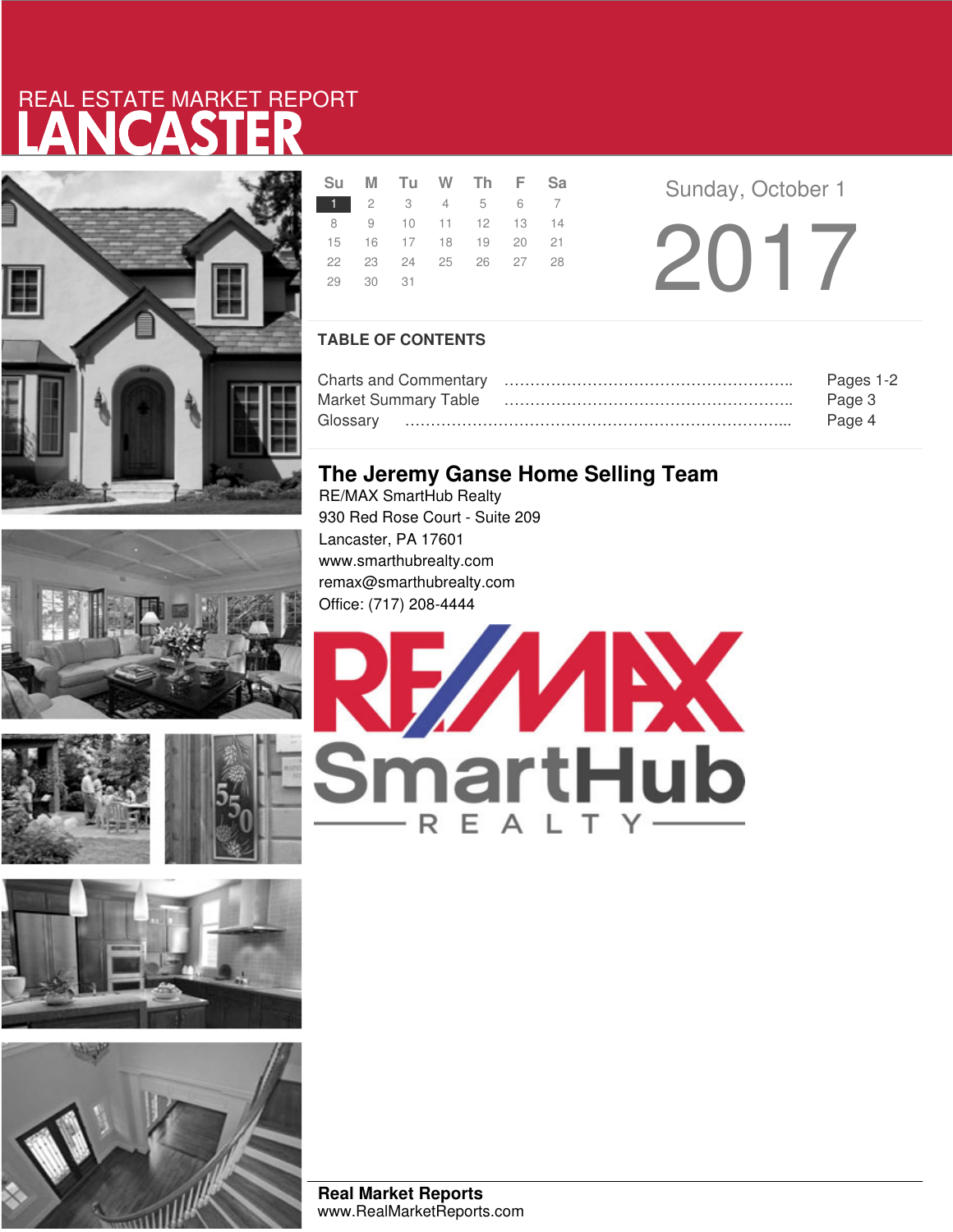

Sunday, October 1, 2017

## The Jeremy Ganse Home Selling Team

remax@smarthubrealty.com RE/MAX SmartHub Realty Office: (717) 208-4444

at the real estate market. Currently there are 866 sales pending in the market overall, leaving 1477 listings still for sale. The resulting pending ratio is 37.0% (866 divided by 2,343). So you might be asking yourself, that's great... but what exactly does it mean? I'm glad you asked! *Let's take a look*

The pending ratio indicates the supply & demand of the market. Specifically, a high ratio means that listings are in demand and quickly going to contract. Alternatively, a low ratio means there are not enough qualified buyers for the existing supply.

**"Current inventory is described as mildly active."**

Taking a closer look, we notice that the \$150K - \$200K price range has a relatively large number of contracts pending sale.

We also notice that the \$200K - \$250K price range has a relatively large inventory of properties for sale at 224 listings. The average list price (or asking price) for all properties in this market is \$296,102.





A total of 3270 contracts have closed in the last 6 months with an average sold price of \$217,519. Breaking it down, we notice that the \$150K - \$200K price range contains the highest number of sold listings.

Alternatively, a total of 1199 listings have failed to sell in that same period of time. Listings may fail to sell for many reasons such as being priced too high, having been inadequately marketed, the property was in poor condition, or perhaps the owner had second thoughts about selling at this particular time. The \$150K - \$200K price range has the highest number of off-market listings at 208 properties.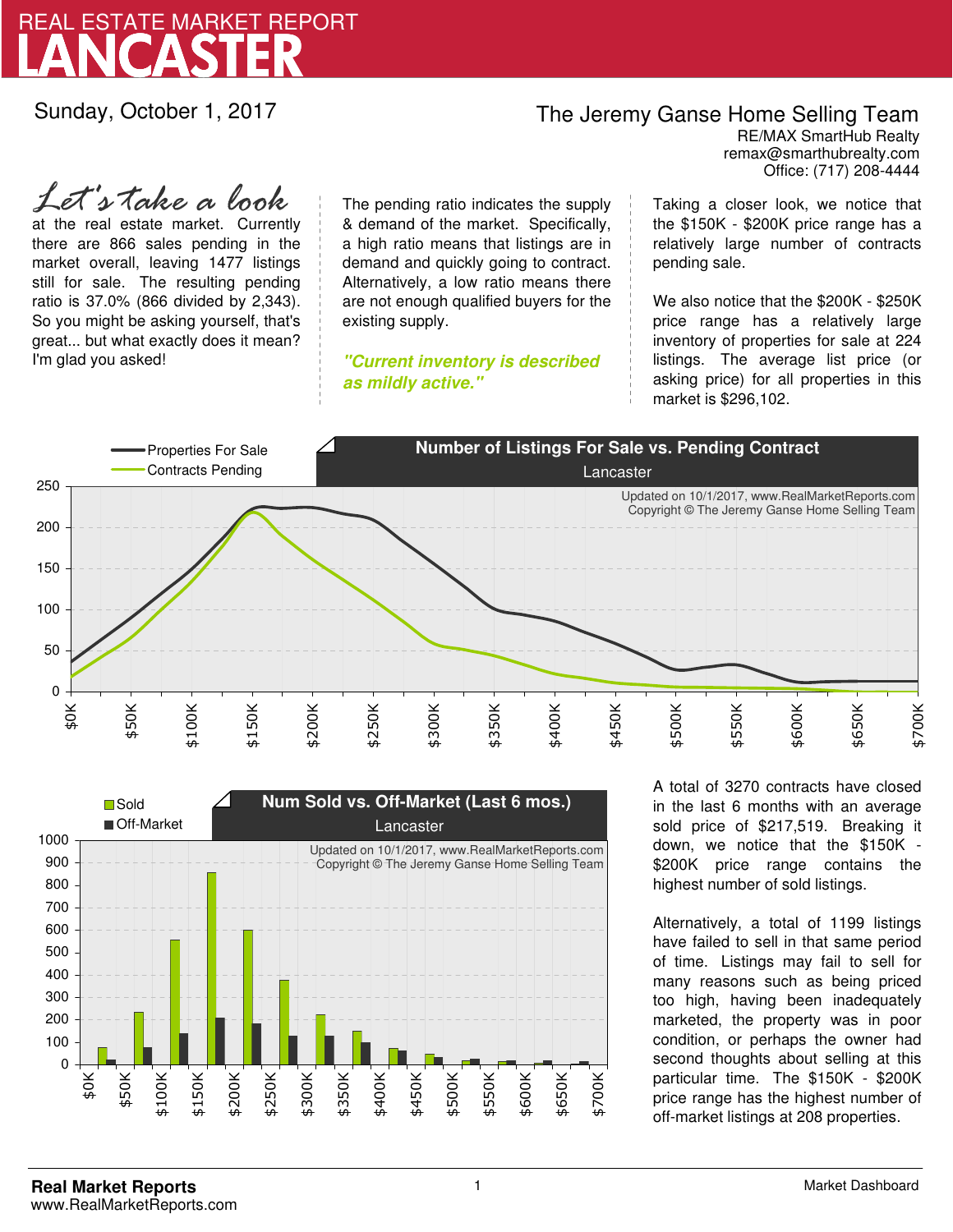# LANCASTER REAL ESTATE MARKET REPORT

### Sunday, October 1, 2017

## The Jeremy Ganse Home Selling Team

remax@smarthubrealty.com RE/MAX SmartHub Realty Office: (717) 208-4444

Looking at the chart to the right, you might be wondering why average days on market (DOM) is important. This is a useful measurement because it can help us to determine whether we are in a buyer's market (indicated by high DOM), or a seller's market (indicated by low DOM). Active listings (properties for sale) have been on the market for an average of 124 days.

Analysis of sold properties for the last six months reveals an average sold price of \$217,519 and 39 days on market. Notice that properties in the \$150K - \$200K price range have sold quickest over the last six months.

The recent history of sales can be seen in the two charts below. The average sold price for the last 30 days was \$212,570 with an average DOM of 33 days.

Since the recent DOM is less than the average DOM for the last 6 months, it is a positive indicator for demand. It is always important to realize that real estate markets can fluctuate due to many factors, including shifting interest rates, the economy, or seasonal changes.



### **"The average list-to-sales ratio for this area is 98.4%."**

Ratios are simple ways to express the difference between two values such as list price and sold price. In our case, we typically use the list-to-sale ratio to determine the percentage of the final list price that the buyer ultimately paid. It is a very common method to help buyers decide how much to offer on a property.

Analysis of the absorption rate indicates an inventory of 2.7 months based on the last 6 months of sales. This estimate is often used to determine how long it would take to sell off the current inventory of properties if all conditions remained the same. It is significant to mention that this estimate does not take into consideration any additional properties that will come onto the market in the future.



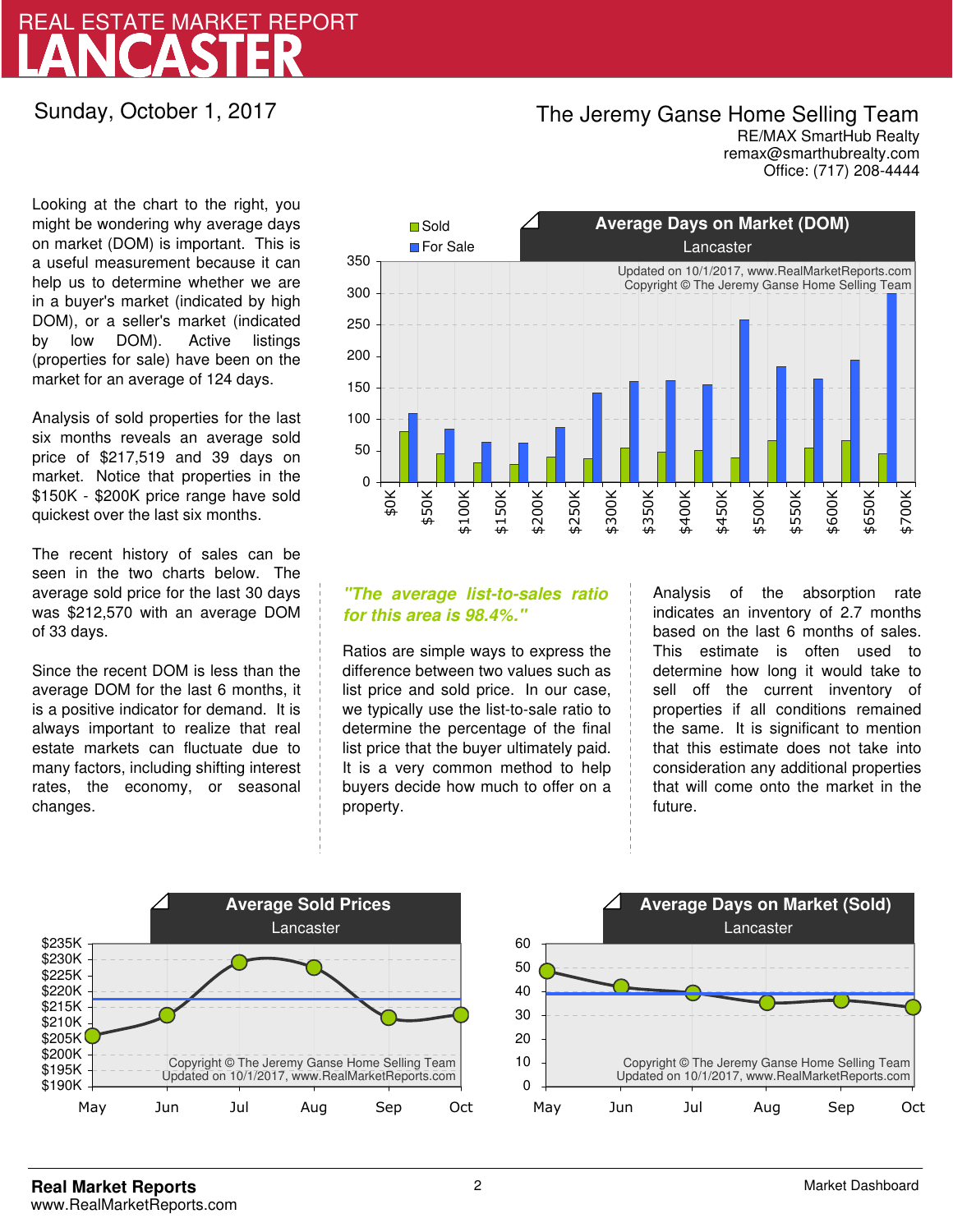# LANCASTER REAL ESTATE MARKET REPORT

Sunday, October 1, 2017

## The Jeremy Ganse Home Selling Team

remax@smarthubrealty.com RE/MAX SmartHub Realty Office: (717) 208-4444

|                                    |                    | <b>Contracts Pending [2]</b> |            |                   |                 |         | Off-Market in the Last 6 Months [3] |                |            |                   |                   | <b>Absorption Rate</b> |  |              |      |
|------------------------------------|--------------------|------------------------------|------------|-------------------|-----------------|---------|-------------------------------------|----------------|------------|-------------------|-------------------|------------------------|--|--------------|------|
|                                    |                    | For Sale <sup>[1]</sup>      |            |                   |                 |         | Sold in the Last 6 Months [4]       |                |            |                   |                   |                        |  |              |      |
|                                    | <b>Price Range</b> | <b>Total</b>                 | Avg        | Avg               | Total           | Pending | Total                               | <b>Total</b>   | Avg        | Avg Orig          | Avg               | Avg                    |  | List to      | Mos. |
| Min.                               | Max.               | <b>Num</b>                   | <b>DOM</b> | <b>List Price</b> | <b>Num</b>      | Ratio   | <b>Num</b>                          | <b>Num</b>     | <b>DOM</b> | <b>List Price</b> | <b>List Price</b> | <b>Sold Price</b>      |  | <b>Sales</b> |      |
| \$0                                | \$49,999           | 36                           | 109        | \$36,547          | 18              | 33.3%   | 23                                  | 77             | 81         |                   | \$46,022          | \$35,519               |  | 77.2%        | 2.8  |
| \$50,000                           | \$99,999           | 90                           | 84         | \$80,952          | 66              | 42.3%   | 78                                  | 236            | 46         |                   | \$78,194          | \$75,077               |  | 96.0%        | 2.3  |
| \$100,000                          | \$149,999          | 149                          | 64         | \$128,490         | 134             | 47.3%   | 138                                 | 556            | 32         |                   | \$132,429         | \$130,159              |  | 98.3%        | 1.6  |
| \$150,000                          | \$199,999          | 222                          | 62         | \$177,441         | 218             | 49.5%   | 208                                 | 858            | 28         | ä,                | \$177,814         | \$175,925              |  | 98.9%        | 1.6  |
| \$200,000                          | \$249,999          | 224                          | 88         | \$229,075         | 161             | 41.8%   | 182                                 | 601            | 40         |                   | \$226,527         | \$223,891              |  | 98.8%        | 2.2  |
| \$250,000                          | \$299,999          | 209                          | 142        | \$277,955         | 112             | 34.9%   | 127                                 | 378            | 38         |                   | \$276,301         | \$272,919              |  | 98.8%        | 3.3  |
| \$300,000                          | \$349,999          | 156                          | 161        | \$324,244         | 59              | 27.4%   | 128                                 | 223            | 54         |                   | \$325,362         | \$322,399              |  | 99.1%        | 4.2  |
| \$350,000                          | \$399,999          | 101                          | 161        | \$374,478         | 44              | 30.3%   | 101                                 | 152            | 48         |                   | \$376,899         | \$371,775              |  | 98.6%        | 4.0  |
| \$400,000                          | \$449,999          | 86                           | 155        | \$425,925         | 22              | 20.4%   | 61                                  | 73             | 51         |                   | \$430,919         | \$422,322              |  | 98.0%        | 7.1  |
| \$450,000                          | \$499,999          | 59                           | 258        | \$477,322         | 11              | 15.7%   | 33                                  | 46             | 40         |                   | \$475,720         | \$469,666              |  | 98.7%        | 7.7  |
| \$500,000                          | \$549,999          | 27                           | 183        | \$527,674         | $6\phantom{.}6$ | 18.2%   | 27                                  | 18             | 67         |                   | \$529,668         | \$523,131              |  | 98.8%        | 9.0  |
| \$550,000                          | \$599,999          | 33                           | 165        | \$583,199         | 5               | 13.2%   | 18                                  | 15             | 55         |                   | \$594,688         | \$574,048              |  | 96.5%        | 13.2 |
| \$600,000                          | \$649,999          | 12                           | 194        | \$629,124         | $\overline{4}$  | 25.0%   | 17                                  | $\overline{7}$ | 66         |                   | \$664,246         | \$628,236              |  | 94.6%        | 10.3 |
| \$650,000                          | \$699,999          | 13                           | 300        | \$681,462         | 0               | 0.0%    | 14                                  | 5              | 45         |                   | \$684,292         | \$673,352              |  | 98.4%        | 15.6 |
| \$700,000                          | $\ddot{}$          | 60                           | 201        | \$961,692         | $6\phantom{1}$  | 9.1%    | 44                                  | 25             | 94         | ٠                 | \$969,936         | \$926,772              |  | 95.5%        | 14.4 |
| <b>Market Summary &gt;&gt;&gt;</b> |                    | 1,477                        | 124        | \$296,102         | 866             | 37.0%   | 1,199                               | 3,270          | 39         |                   | \$221,020         | \$217,519              |  | 98.4%        | 2.7  |

County = Lancaster

-

Property Type = Residential/Farm

Date Range = 04/02/2017 to 10/01/2017 **Date Range = 04/02/2017 b** 10/01/2017

Status = [1] A; [2] P; [3] E, L, W; [4] C